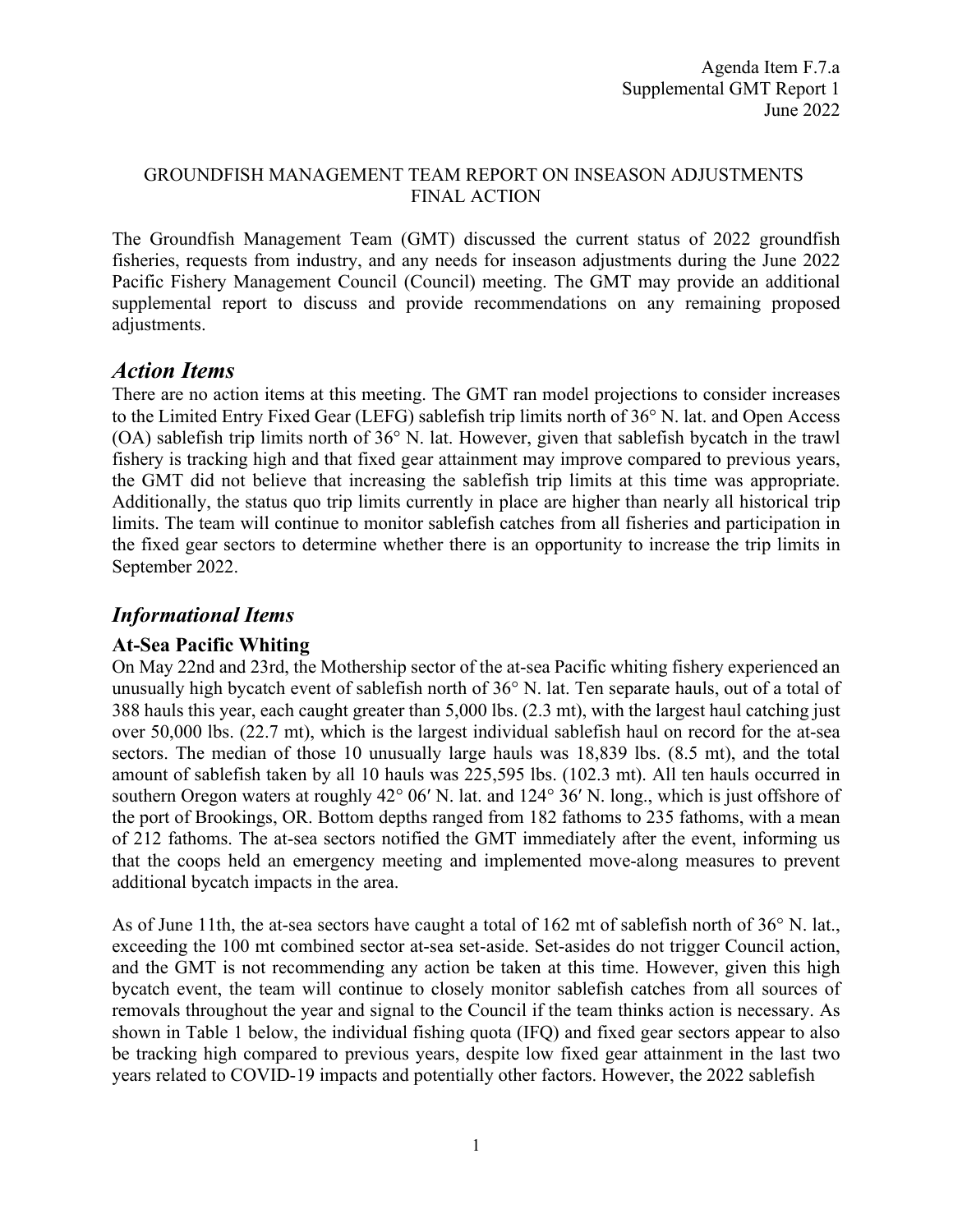north annual catch limit (ACL) is 1,314 mt and 960 mt higher than those of 2017 and 2019, respectively, when the ACLs were exceeded due to a combination of high fixed gear attainment and high bycatch events. The GMT is also aware of increasing bycatch of northern sablefish in the market squid seine fishery, and while this is not an observed fishery, we will monitor catches to the extent that we can.

| Table 1. At-sea, IFQ, and LEFG/OA catch of sablefish north of 36° N. lat. through May 31st since |
|--------------------------------------------------------------------------------------------------|
| 2017, along with annual LEFG/OA attainment and total annual ACL attainment.                      |

| Year | <b>At-Sea Catch</b><br>(mt) through<br>May 31 | <b>IFQ Catch (mt)</b><br>through May 31 | <b>LEFG/OA Catch</b><br>(mt) through May | <b>LEFG/OA</b><br>Annual<br><b>Attainment</b> | <b>ACL Annual</b><br><b>Attainment</b> |
|------|-----------------------------------------------|-----------------------------------------|------------------------------------------|-----------------------------------------------|----------------------------------------|
| 2017 |                                               | 706                                     | 531                                      | 98%                                           | 109%                                   |
| 2018 | 26                                            | 594                                     | 462                                      | 88%                                           | 98%                                    |
| 2019 |                                               | 687                                     | 359                                      | 82%                                           | 101%                                   |
| 2020 |                                               | 596                                     | 239                                      | 60%                                           | 72%                                    |
| 2021 |                                               | 828                                     | 355                                      | 77% a/                                        | 76%                                    |
| 2022 | 143                                           | 1,125                                   | 436                                      |                                               |                                        |

a/ 2021 LEFG/OA attainment for 2021 does not account for actual discards or discard mortality, because 2021 discard estimates are not available at this time. The attainment amount does, however, incorporate a recent three-year average of discards as a proxy.

### **Chinook Salmon Scorecard**

Table 2 shows Chinook salmon catches from groundfish fisheries and exempted fishing permits (EFPs) as of June 11, 2022, in relation to the sector thresholds. The GMT will report the Chinook salmon numbers from the Year-Round Coastwide Midwater Rockfish EFP (i.e., the Trawl Gear EFP) during the March, June, and September Council meetings. The National Marine Fisheries Service (NMFS) will provide a full report on the Chinook salmon numbers from the Year-Round Coastwide Midwater Rockfish EFP (i.e., the Trawl Gear EFP) at the April and November meetings.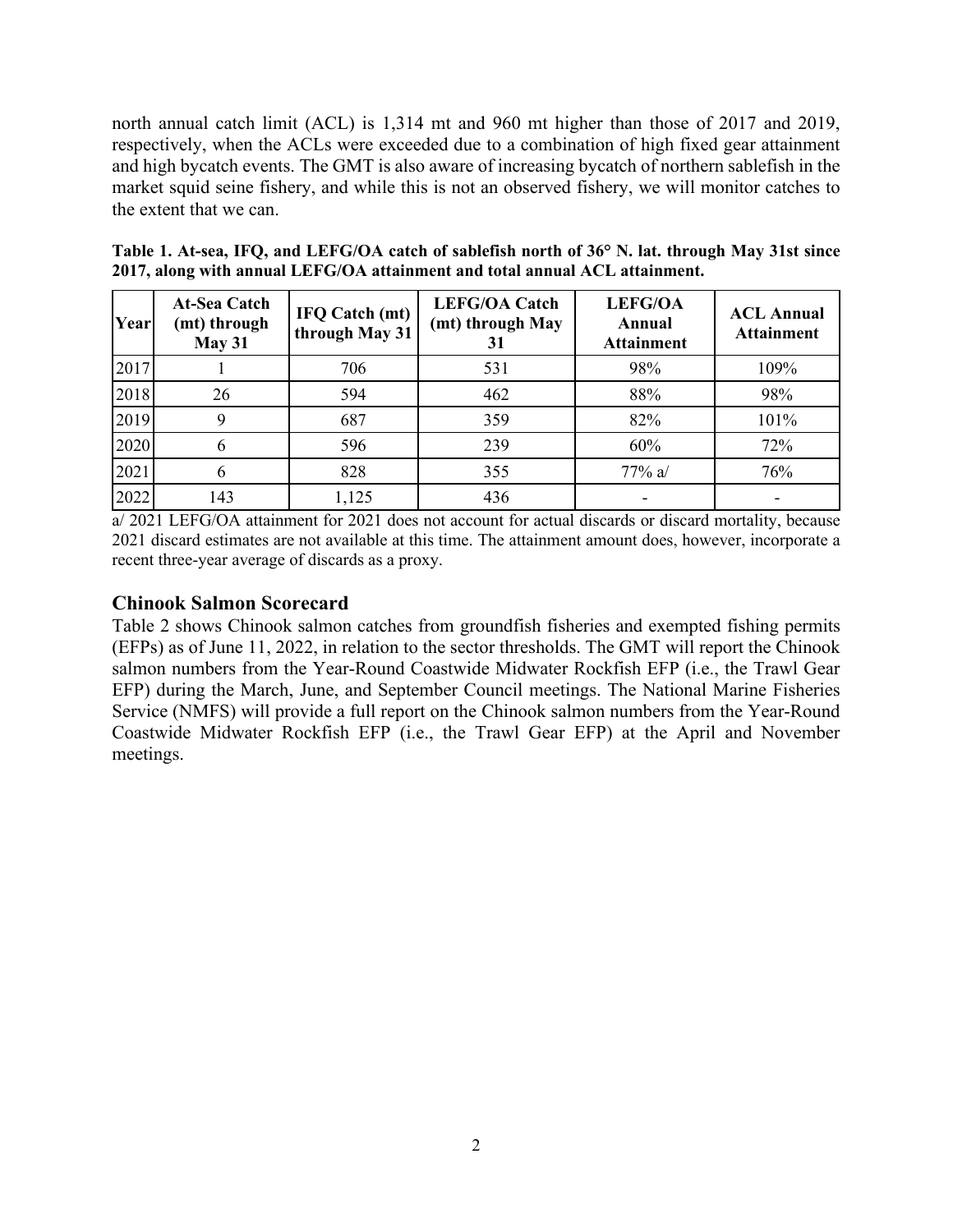**Table 2. Chinook salmon catch (numbers of fish) in 2022 as of June 11, 2022, in relation to the sector thresholds** (Source: PacFIN IFQ521 Combined Sector Salmon Bycatch ESA Report).

| Sector a/          | Sub-Sector                      |                 |          | Catch To Date  % of Threshold Total Threshold |  |
|--------------------|---------------------------------|-----------------|----------|-----------------------------------------------|--|
|                    | <b>Catcher Processor</b>        | 94              | $1\%$    |                                               |  |
|                    | Mothership                      | 45              | $0\%$    |                                               |  |
| Whiting            | Shoreside                       | 26              | $0\%$    | 11,000                                        |  |
|                    | Tribal                          | 560 b/          | $5\%$    |                                               |  |
|                    | <b>Total</b>                    | 725             | 7%       |                                               |  |
|                    | <b>Bottom Trawl</b>             | 253             | $5\%$    |                                               |  |
|                    | Midwater Trawl                  | 44              | $1\%$    |                                               |  |
|                    | Tribal                          | 21              | $0.38\%$ |                                               |  |
|                    | <b>Fixed Gear</b>               |                 | $9\%$    | 5,500                                         |  |
| Non-Whiting WA Rec |                                 |                 |          |                                               |  |
|                    | OR Rec, incl. longleader        | $500 \text{ c}$ |          |                                               |  |
|                    | CA Rec                          |                 |          |                                               |  |
|                    | <b>Total</b>                    | 818             | 15%      |                                               |  |
|                    | All groundfish fisheries & EFPs | 1,543           |          |                                               |  |

a/ Also, there is a reserve of 3,500 fish, in addition to the number of fish in the whiting and non-whiting thresholds. b/ Current year tribal landings are estimated as the maximum of the historic landings for the last 5 years. c/ GMT proposed assumption of annual mortality, which assumed maximum historical mortality (154) plus a 250 fish buffer from the 2017 BiOp and an additional 96 fish to account for some uncertainty in recreational salmon seasons; recreational estimates only apply to groundfish fisheries occurring outside of salmon seasons.  $N/A$  = no catch to date

### **Shortbelly Rockfish Scorecard**

Table 3 estimates that 66.1 mt of shortbelly rockfish has been taken as of June 11, 2022. The GMT notes that shortbelly rockfish is once again available on the public groundfish scorecard (Report GMT007) on the **PacFIN Reports Dashboard**.

| Table 3. Estimated mortality of shortbelly rockfish by sector, as of June 11, 2022. (Source: PacFIN) |  |  |  |  |
|------------------------------------------------------------------------------------------------------|--|--|--|--|
|------------------------------------------------------------------------------------------------------|--|--|--|--|

| <b>Sector</b>                            | <b>Estimated Mortality (mt)</b> |
|------------------------------------------|---------------------------------|
| At-Sea Pacific whiting Catcher Processor | 2.9                             |
| At-Sea Pacific whiting Mothership        | 37.7                            |
| <b>IFQ</b>                               | 10.0                            |
| Incidental/Miscellaneous                 | N/A                             |
| Shoreside Hake                           | 15.6                            |
| Treaty                                   | N/A                             |
| <b>Total</b>                             | 66.1                            |
| <b>Threshold</b>                         | 2,000                           |

 $N/A$  = no catch to date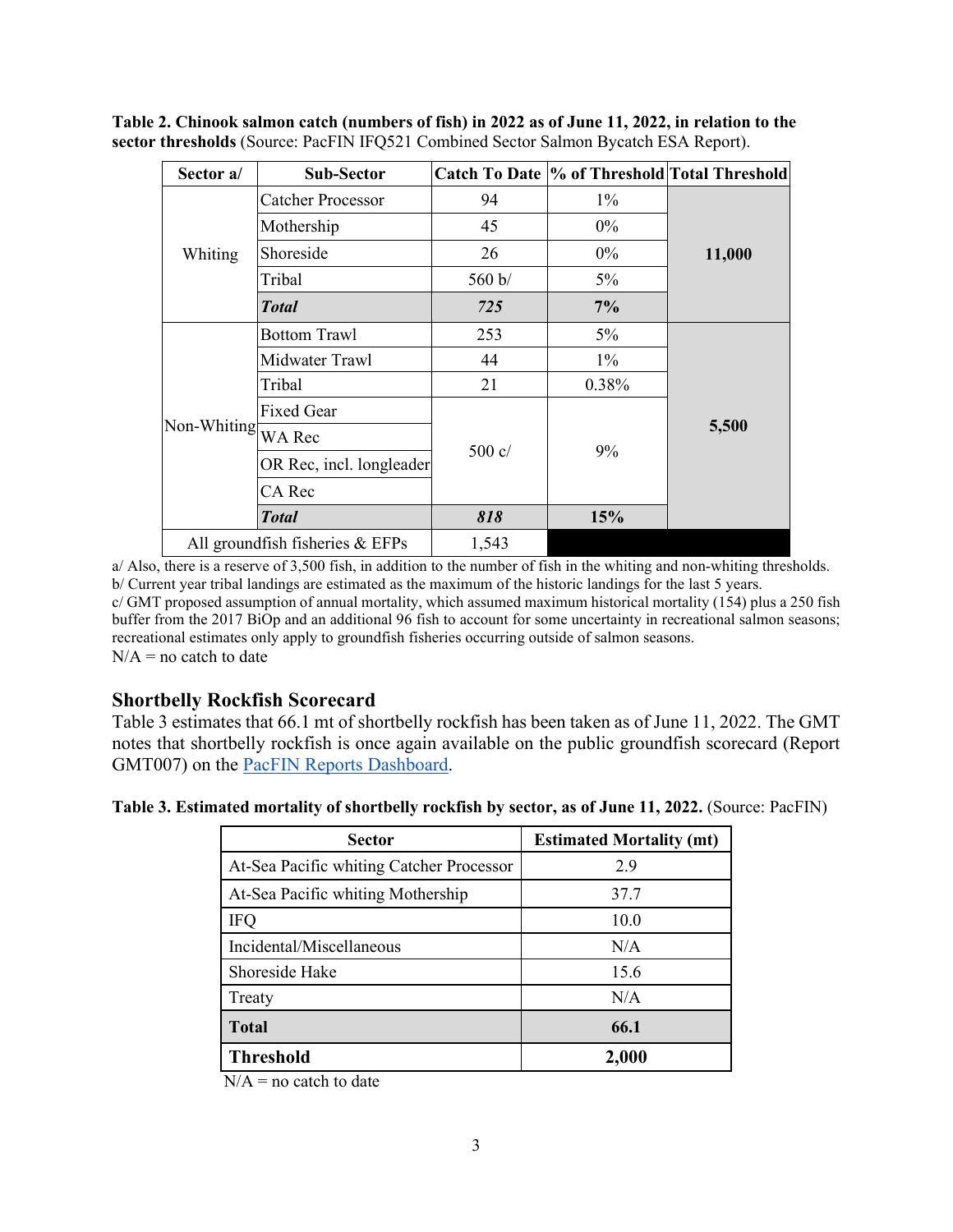### **Rebuilding Species Scorecard**

Table 4 shows yelloweye rockfish projections from groundfish fisheries as of June 11, 2022, in relation to the Harvest Guidelines (HG) and Annual Catch Targets (ACT). The International Pacific Halibut Commission's (IPHC) annual stock assessment longline survey has just begun, but catches of yelloweye rockfish thus far are within the projected impacts.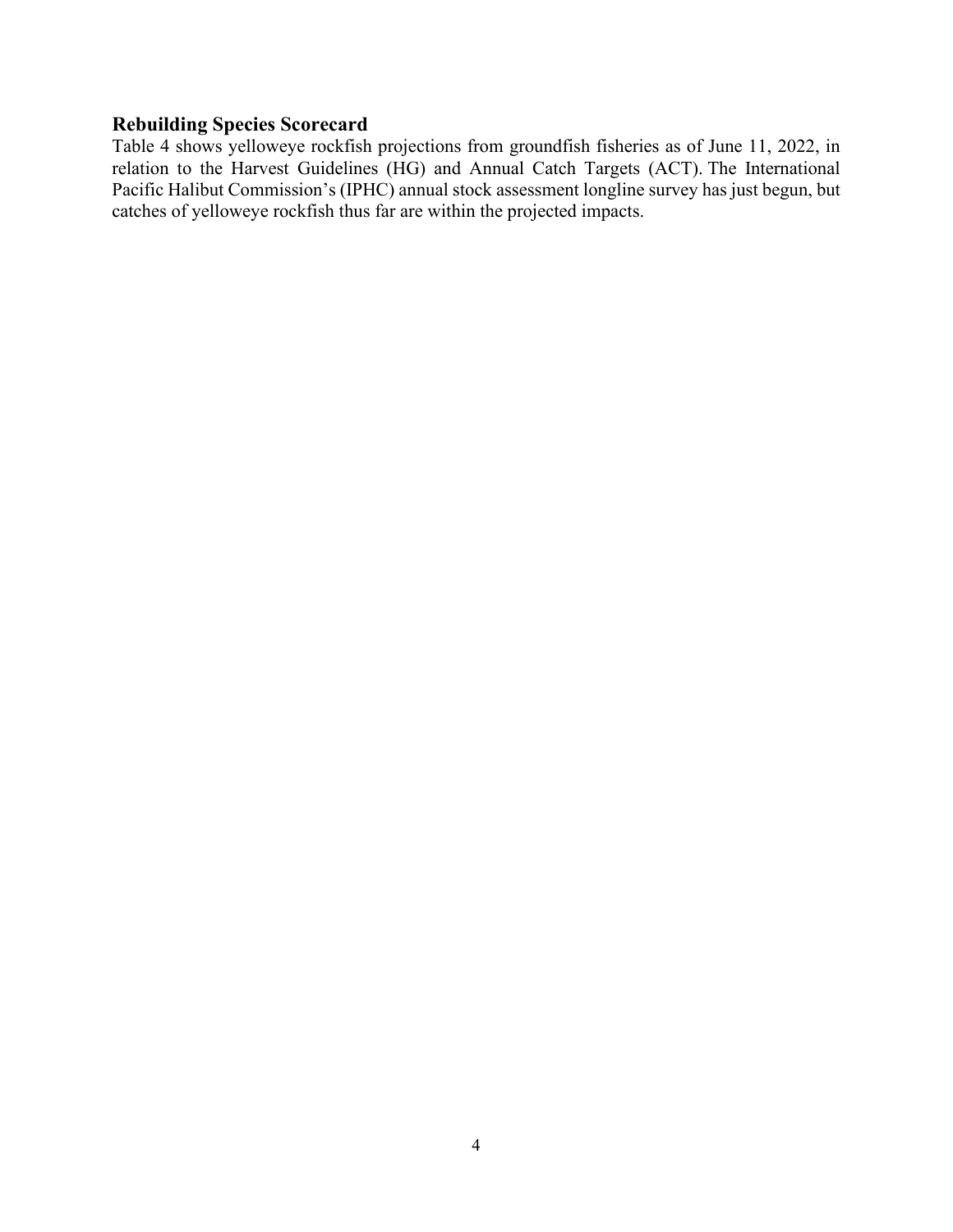| <b>Fishery</b>                | Yelloweye                                          |                           |                             |  |
|-------------------------------|----------------------------------------------------|---------------------------|-----------------------------|--|
| Date: June 11, 2022           | <b>HG Allocations a/</b>                           | <b>ACT Allocations a/</b> | <b>Projected Impacts f/</b> |  |
| <b>Off the Top Deductions</b> | 8.85                                               | 8.85                      | 10.56                       |  |
| EFP b/                        | 0.24                                               | 0.24                      | 0.02                        |  |
| Research c/                   | 2.92                                               | 2.92                      | 2.92                        |  |
| Incidental OA d/              | 0.69                                               | 0.69                      | 2.62                        |  |
| Tribal e/                     | 5                                                  | 5                         | 5                           |  |
| <b>Bottom Trawl</b>           |                                                    |                           | $\mathbf{0}$                |  |
| Troll                         |                                                    |                           | $\mathbf{0}$                |  |
| Fixed gear                    | 5                                                  | 5                         | 5                           |  |
| mid-water                     |                                                    |                           | $\theta$                    |  |
| whiting                       |                                                    |                           |                             |  |
| <b>Trawl Allocations</b>      | 3.4                                                | 3.4                       | 0.6                         |  |
| -SB Trawl                     | 3.4                                                | 3.4                       | 0.6                         |  |
| -At-Sea Trawl                 | $\overline{0}$                                     |                           | $\mathbf{0}$                |  |
| a) At-sea Pacific whiting MS  |                                                    |                           |                             |  |
| b) At-sea Pacific whiting CP  |                                                    |                           |                             |  |
| Non-Trawl Allocation          | 38.8                                               | 30.4                      | 23.6                        |  |
| Non-Nearshore                 |                                                    |                           |                             |  |
| <b>LEFG</b>                   | 8.1                                                | 6.3                       | 3.9                         |  |
| <b>OAFG</b>                   |                                                    |                           |                             |  |
| Directed OA: Nearshore        |                                                    |                           |                             |  |
| Recreational Groundfish       |                                                    |                           |                             |  |
| <b>WA</b>                     | 9.9                                                | 7.8                       | 5.7                         |  |
| <b>OR</b>                     | 9                                                  | 7.1                       | 5.5                         |  |
| CA                            | 11.7                                               | 9.2                       | 8.5                         |  |
| <b>TOTAL</b>                  | 51                                                 | 42.6                      | 34.8                        |  |
| Harvest Specification         | 51                                                 | 42.2                      | 42.2                        |  |
| Difference                    | $\mathbf{0}$                                       | $-0.4$                    | 7.4                         |  |
| Percent of ACL                | 100.00%                                            | 101.00%                   | 82.40%                      |  |
|                               | Blank cells = not applicable                       |                           |                             |  |
| Key                           | Dashed $(-)$ = trace, less than 0.1 mt             |                           |                             |  |
|                               | Gray shaded cells = Fixed values                   |                           |                             |  |
|                               | Light blue shaded cells $=$ off the top deductions |                           |                             |  |

**Table 4. Projected mortality impact (mt) of yelloweye rockfish by sector, as of June 11, 2022.**

a/ Formal allocations are represented in the black shaded cells and are specified in regulation in Tables 2b and 1e. The other values in the allocation columns are 1) off the top deductions, 2) set asides from the trawl allocation 3) ad-hoc allocations recommended in the 2021-2022 EIS process, 4) HG for the recreational fisheries for yelloweye rockfish.

b/ EFPs are amounts set aside to accommodate anticipated applications. Values in this table represent the estimates provided by the applicants and approved by the Council, which are currently specified in regulation.

c/ Includes NMFS trawl shelf-slope surveys, the IPHC halibut survey, and expected impacts from SRPs and LOAs.

d/ The GMT's best estimate of impacts as analyzed in the 2021-2022 Environmental Impact Statement, which are currently specified in regulation.

e/ Tribal values in the allocation column represent the values in regulation. Projected impacts are the tribes best estimate of catch. f/ Updated based on GMT's best estimates.